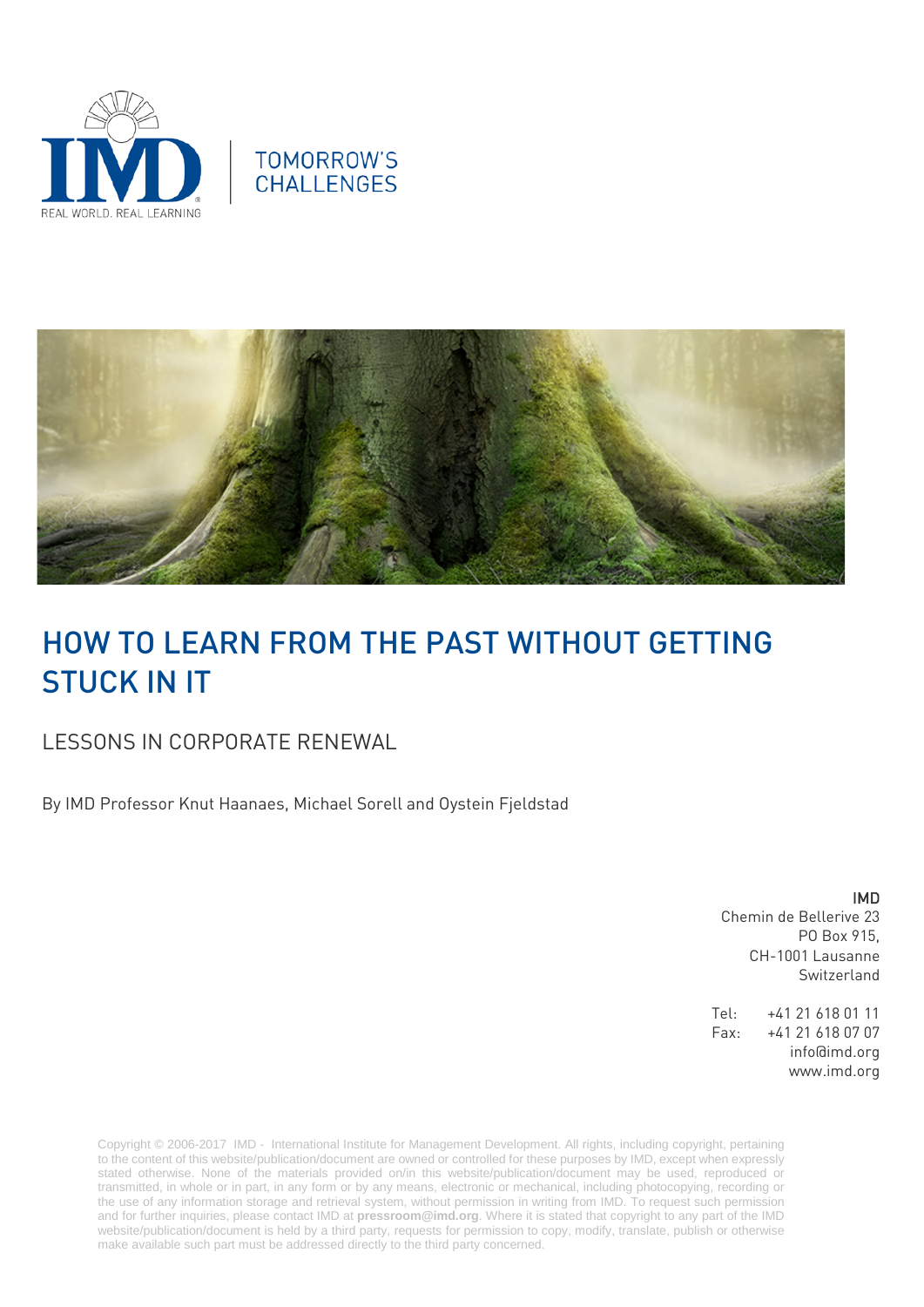Corporate mortality is a hot topic. Scholars and consultants keep cropping up in the news with reports on the decline of the lifespan of major corporations. The BCG Henderson Institute found that the average lifespan of a public listed company has declined from [55 years in 1950 to 20 years in](https://hbr.org/product/your-strategy-needs-a-strategy-how-to-choose-and-execute-the-right-approach/14054-HBK-ENG)  [2015.](https://hbr.org/product/your-strategy-needs-a-strategy-how-to-choose-and-execute-the-right-approach/14054-HBK-ENG) BBC News reported that the average lifespan of a company listed on the S&P 500 had decreased from [67 years in 1920 to 15 years in in 2012.](http://www.bbc.co.uk/news/business-16611040) Much of the disappearances are down to mergers, acquisitions and bankruptcies, but why is this happening? And how can companies renew themselves to remain competitive and relevant?

Understanding this can help senior executives build strategic plans for their own organizations. So it's surprising that we don't see more studies on corporate longevity. The reason for this might be the difficulty in separating the strategic actions from the lucky ones and other possible ['halo effects'.](https://www.amazon.co.uk/Effect-Business-Delusions-Deceive-Managers/dp/1476784035) In an ongoing study at IMD called *Corporate Renewals*, we are examining the corporate histories of 16 firms that have been on the Fortune 100 list from 1975 to today. Many of these companies are over 100 years old and have appeared in studies examining corporate excellence. We call them 'corporate renewers'.

In the first stage of our study, we're taking a ['counterfactual'](http://onlinelibrary.wiley.com/doi/10.1002/smj.793/full) approach: trying to come at this differently from past studies. We're working to understand how the companies' actions played an essential role in their renewal. To do this, we have examined three aspects of each company's corporate history: product launches, mergers and acquisitions, and divestitures.

Our approach is helping us to gain insights into the companies' important strategic actions. Some of these actions are well known – others not so much. For example, Boeing's 707 aircraft was developed from a long line of variants built on the success of B-17 bomber (B-29, B-47, B367-80). Had Boeing not decided to finance the B-17 project itself to compete against Douglas' DB-1 and the Martin Model 146 in 1935, the B-17 Flying Fortress bomber would never flown a single mission. Interestingly enough, Boeing's B-17 prototype (Model 299) failed in its test flight, but the US Air Force saw enough potential in the Model 299 and Boeing to approve the aircraft.

#### **Three lessons in corporate longevity**

The Boeing example is just one of many that we have uncovered in our study. We still have more research to do, but here are three lessons that we've learnt so far that might be of use to organizations.

#### **1] Corporate renewers know that not all important moves are big ones**

Many of the companies we are studying have gone through enormous mergers and acquisitions to remain competitive: PepsiCo purchasing Tropicana, Proctor & Gamble acquiring Gillette. However, not all important moves have been on that scale. In 1996, IBM acquired Tivoli Systems, a small software company in Austin, Texas. In 1996, Tivoli Systems was less than seven years old, but it was considered a fast-growing market specialist in managing networks. IBM's CEO at the time, Louis V. Gerstner, Jr., realized that businesses were leveraging computer networks to remain competitive. By acquiring Tivoli Systems, IBM would better position itself in this growing market space. The development of Tivoli software and more than 20 acquisitions related to Tivoli led the IBM Tivoli Software group to become IBM Cloud & Smarter Infrastructure.

#### **2] Corporate renewers don't live in the past**

These organizations enter and exit market spaces to take advantage of opportunities. They don't let the past dictate their future vision. Recently GE sold its plastics division to Saudi Arabia Basic Industries Corporation (SABIC) for \$11.6 billion. This division employed 11,000 people in 20 countries. It was formed in the 1930s and played an important role in GE's growth. One of the division's most important products is Lexan, which is used in bulletproof glass, water bottles and mobile phones. Former CEO and chairman Jack Welch himself led the innovation of this product. However, GE is not sentimental. The plastics division is not part of GE's future vision, so it sold it off.